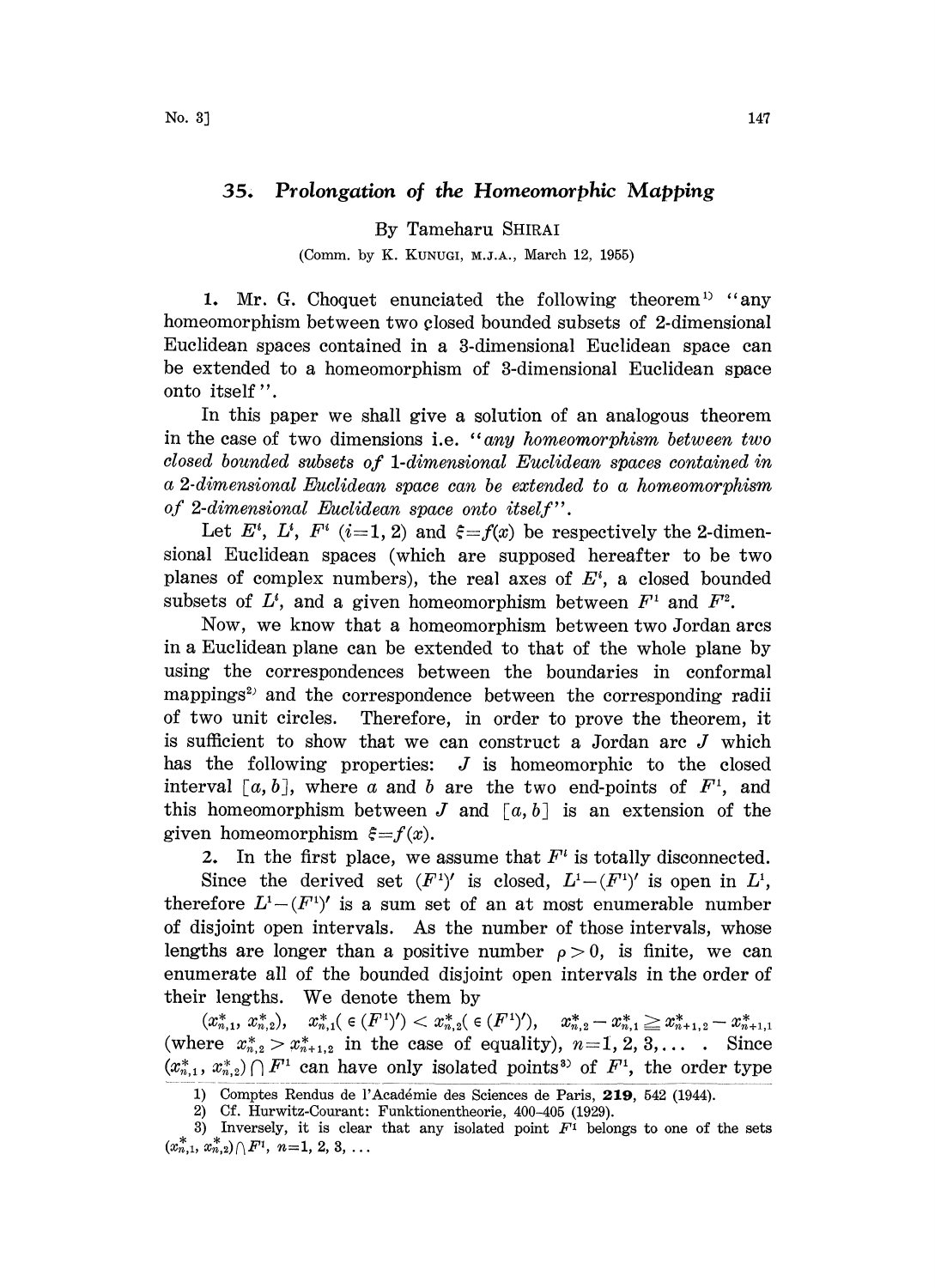148 T. SHIRAI [Vol. 31,

 $\eta$  of the points of that set must be equal to  $m_n$  (finite  $\geq 0$ ),  $\omega$ ,  $\omega^*$ , or  $\omega^* + \omega$ . We shall denote all of the points of  $[x^*_{n,1}, x^*_{n,2}] \cap F^1$  by

$$
x_{n,1} = x_{n,1}^* < x_{n,2} < x_{n,3} < \cdots < x_{n,m_n+2} = x_{n,2}^*
$$
  
\n
$$
x_{n,1} = x_{n,1}^* < x_{n,2} < x_{n,3} < \cdots < x_{n,m} < \cdots > x_{n,2}^*
$$
  
\n
$$
x_{n,1} = x_{n,2}^* > x_{n,2} > x_{n,3} > \cdots > x_{n,m} > \cdots \rightarrow x_{n,1}^*
$$

when the type  $\eta$  is finite (including 0),  $\omega$  or  $\omega^*$  respectively. In the case of  $\omega^* + \omega$  type, the set  $f([x_{n,1}^*, \frac{1}{2}(x_{n,1}^* + x_{n,2}^*)] \cap F^{(1)})$  is closed in  $L^2$  and so it has two end-points, for  $[x_{n,1}^*, \frac{1}{2}(x_{n,1}^*+x_{n,2}^*)] \cap F^1$  is closed in  $L<sup>1</sup>$ . Therefore at least one of these two end-points are different from  $\xi_{n,1}^* = f(x_{n,1}^*)$ , and we shall denote it by  $\xi_{n,1}^{(1)}(\pm \xi_{n,1}^*)$ . We write  $x_{n,1}^{(1)} = f^{-1}(\xi_{n,1}^{(1)})$  and denote all of the points of  $[x_{n,1}^*, x_{n,2}^*] \cap F^1$  by  $x_{n,1}^* \leftarrow \cdots < x_{n,m}^{(1)} < \cdots < x_{n,2}^{(1)} < x_{n,1}^{(1)} < x_{n,1}^{(2)} < \cdots < x_{n,m}^{(2)} < \cdots \rightarrow x_{n,2}^*.$ 

Before we construct the Jordan arc  $J$  having the desired properies, we shall define some definitions of deformations of a family of arcs and give a lemma.

(1°) Deformation  $\mathfrak{D}(\xi, I)$ : Let  $\xi$  be an isolated point of  $F^2$  and arcs and give<br>  $(1^{\circ})$  Defo<br>
let  $\gamma_v = \hat{\xi}_{2v-1} \hat{\xi}_{2v}$ let  $\gamma_{\nu} = \xi_{\nu-1} \xi_{\nu}$ ,  $\nu = 1, 2, ..., m$ , be a finite family of upper semi-circular arcs<sup>5)</sup> which jump over the point  $\xi$ (i.e.  $\xi_{\nu-1} < \xi < \xi_{\nu}$ ) and have follow-<br>ing preperties: ing properties:

(i)  $\xi_{2\nu-1}$ ,  $\xi_{2\nu} \in L^2$ , but  $\xi_{\lambda}$  does not necessarily belong to  $F^2$ ,<br>(ii)  $\xi_1 \leq \xi_3 \leq \cdots \leq \xi_{2m-1} < \xi < \xi_{2m} \leq \xi_{2m-2} \leq \cdots \leq \xi_2$ ,

(iii) any two of  $\gamma_{\nu}$  do not cross each other i.e. the intersecting point must be one of their end-points,

(iv) and three of them have no common point.

Then, there exists a neighbourhood  $V_{\rho(\xi)}(\xi)$  such as  $V_{\rho(\xi)}(\xi) \cap F^2(\xi) =$  $\{\xi\}$ , where  $\rho(\xi)$  is a positive number and  $\{\xi\}$  denotes a set containing only one point  $\xi$ . We shall consider a tunnel  $T(\xi)$  in the lower half plane, by drawing two semi-circular arcs from  $\xi - \frac{k}{3}\rho(\xi)$ <br>in the lower half plane,  $k=1, 2$ . Draw *m* concentric<br>arcs  $\zeta_{2\nu-1}\zeta_{2\nu}$  in the inside of the tunnel  $T(\xi)$ , where  $\zeta_{2\nu-1}$ , in the lower half plane,  $k=1, 2$ . Draw m concentric semi-circular arcs  $\zeta_{2\nu-1}\zeta_{2\nu}$  in the inside of the tunnel  $T(\xi)$ , where  $\zeta_{2\nu-1}$ ,  $\zeta_{2\nu} \in L^2 - F^2$ ,  $\nu=1,2,\ldots, m,$  and

$$
\begin{aligned} \xi - \frac{2}{3}\rho(\xi) &< \zeta_{2m-1} < \zeta_{2m-3} < \cdots < \zeta_1 < \xi - \frac{1}{3}\rho(\xi), \\ \zeta_{2j-3} - \zeta_{2j-1} &= \xi - \frac{1}{2}\rho(\xi) - \zeta_1 = \zeta_{2m-1} - \left(\xi - \frac{2}{3}\rho(\xi)\right), \ j = 1, \ 2, \ldots, m, \\ \xi + \frac{1}{3}\rho(\xi) &< \zeta_2 < \zeta_4 < \cdots < \zeta_{2m} < \xi + \frac{2}{3}\rho(\xi), \\ \zeta_{2j} - \zeta_{2(j-1)} &= \zeta_2 - \left(\xi + \frac{1}{3}\rho(\xi)\right) = \xi + \frac{2}{3}\rho(\xi) - \zeta_{2m}, \ j = 1, \ 2, \ldots, m. \end{aligned}
$$

4) We considered this set in order to avoid Zermelo's axiom. As the point  $\xi_{n,1}^{(1)}$ , in general, we can adopt the end-point of  $f((x_n^*,), x_{n,2}^*) \cap (F^1 - V_p(x_n^*,))$ , where  $V_p(x_n^*, y)$ is a  $\rho$ -neighbourhood of the point  $x_{n,2}^*$ .

or

<sup>5)</sup> This means semi-circular arc drawn in the upper half plane.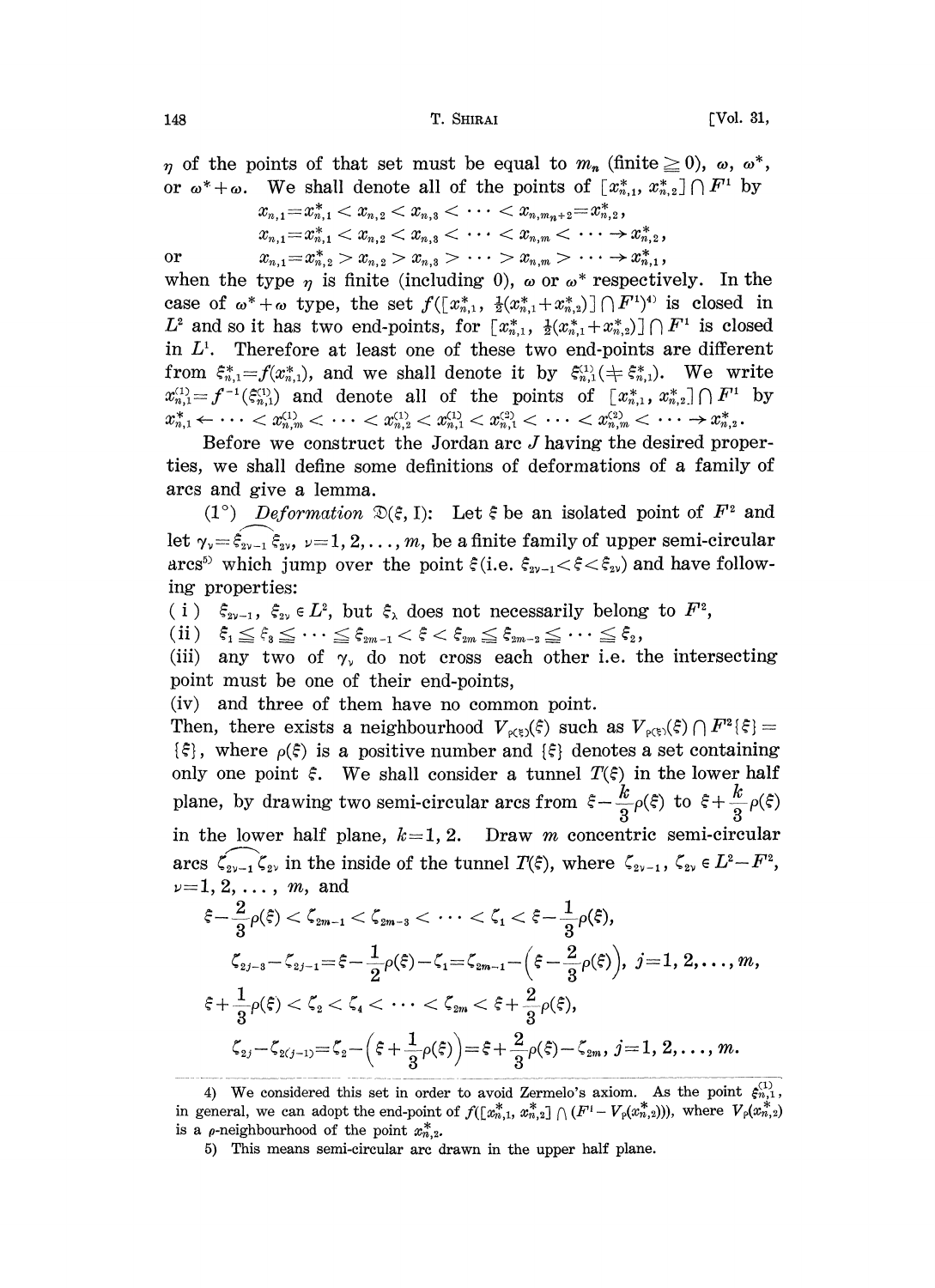Join the points  $\xi_{\lambda}$  and  $\zeta_{\lambda}$  by the upper semi-circular arcs,  $\lambda = 1, 2, 3$ ,  $\ldots$ , 2*m*. And we shall denote *m* arcs thus obtained by the same symbols  $\gamma_{\nu}$ ,  $\nu=1, 2, ..., m$ , for simplification.

We shall denote this deformation of a family of arcs  $\gamma_1, \gamma_2, \ldots, \gamma_m$ by  $\mathfrak{D}(\xi, I)$ . Then,

 $(2,1)$  any deformed  $\gamma_{\nu}$  has the same length and the same endpoints of the old  $\gamma_{\nu}$ . And the family of deformed  $\gamma_1, \gamma_2, \ldots, \gamma_m$ has also the above properties (iii) and (iv).

(2°) Deformation  $\mathfrak{D}(\xi^*, \Pi)$ : Let  $\xi^*$  be a point of  $(F^2)'$ , and let  $\gamma_{\nu}=\xi_{2\nu-1}\xi_{2\nu},\ \nu=1,2,\ldots$ , be a family of upper semi-circular arcs jumping over the point  $\xi^*$  (i.e.  $\xi_{2\nu-1} < \xi^* < \xi_{2\nu}$ ) and having the properties  $(i)$ ,  $(iii)$ ,  $(iv)$ , and

By virtue of (iv), the equalities in (ii') never succeed. Therefore, (ii')  $\xi_1 \leq \xi_3 \leq \cdots \leq \xi_{2v-1} \leq \cdots \to \xi^* \leftarrow \cdots \leq \xi_{2v} \leq \cdots \leq \xi_4 \leq \xi_2$ .<br>By virtue of (iv), the equalities in (ii') never succeed. Therefore, if  $\xi_1 = \xi_3$  then  $\xi_3 < \xi_5$ , and so there exist two points  $\zeta$ if  $\xi_1 = \xi_3$  then  $\xi_3 < \xi_5$ , and so there exist two points  $\xi_{(1,1)}, \xi_{(1,2)} \in L^2 - F$ <br>such as  $\xi_3 < \xi_{(1,1)} < \xi_{(1,2)} < \xi_5$ ,<sup>6</sup> and in this case it must be  $\xi_2 > \xi$ <br>and so there exists a point  $\xi = L^2 - F^2$  such as  $\xi$ and so there exists a point  $\zeta_{(2,1)} \in L^2 - F^2$  such as  $\xi_2 > \zeta_{(2,1)} > \xi_4$ .<sup>7)</sup> If  $\xi_1 < \xi_3$ , then there exists a point  $\zeta_{(1,1)} \in L^2 - F^2$  such as  $\xi_1 < \zeta_{(1,1)} < \xi_3$ ; and in this case there exists a point  $\zeta_{(2,1)}$  such as  $\xi_2 > \zeta_{(2,1)} > \xi_4$ , or two points  $\zeta_{(2,1)}, \zeta_{(2,2)}$  such as  $\xi_4 > \zeta_{(2,1)} > \zeta_{(2,2)} > \xi_6$  provided  $\xi_2 > \xi_4$ or  $\xi_2 = \xi_4 > \xi_6$  respectively, and so on. Thus we have two sequences of points as follows:

 $\zeta_{(1,1)} < \zeta_{(1,2)} < \cdots < \zeta_{(1,\nu)} < \cdots \to \xi^*; \ \zeta_{(2,1)} > \zeta_{(2,2)} > \cdots > \zeta_{(2,\nu)} > \cdots \to \xi^*,$ <br>where the numbers of  $\zeta_{(1,\lambda)}$  such as  $\zeta_{(1,\lambda)} < \xi_{2\nu+1}$  or  $\zeta_{(2,\nu)} > \xi_{2\nu+2}$  is equal to  $\nu$ , for any index  $\nu$  such as  $\xi_{2\nu-1} < \xi_{2\nu+1}$  or  $\xi_{2\nu+2} < \xi_{2\nu}$  respectively. Since  $L^2 - F^2$  is open in  $L^2$ , there exist disjoint neighbourhoods  $V_{\rho(k,\nu)}(\zeta_{(k,\nu)}) \subset L^2 - F^2$ ,  $\rho(k,\nu) > 0$ ;  $k=1, 2; \nu=1, 2, 3, \ldots$  Put into  $\rho(\nu) = \min\left(\frac{1}{2}\rho(1, \nu), \frac{1}{2}\rho(2, \nu)\right)$ , and consider the tunnels  $T(\xi^*, \nu)$ ,  $\nu=1, 2, \ldots$ , by drawing semi-circular arcs in the lower half plane from  $\zeta_{(1,\nu)}-\rho(\nu)$ ,  $\zeta_{(1,\nu)}+\rho(\nu)$  to  $\zeta_{(2,\nu)}+\rho(\nu)$ ,  $\zeta_{(2,\nu)}-\rho(\nu)$  respectively. Deform the arc  $\gamma_{\nu}$  with respect to the tunnel  $T(\xi^*, \nu)$  having the same index, similarily in the case of  $(1^{\circ})$ . And we shall denote the deformed arcs by the same symbols  $\gamma_{\nu}$  for simplification,  $\nu=1, 2, \ldots$ .

We shall denote this deformation of a family of arcs  $\gamma_1, \gamma_2, \ldots$ by  $\mathfrak{D}(\mathfrak{F}^*, \, \Pi)$ . Then,

6) In order to avoid Zermelo's axiom, we consider the most right open interval  $(\xi_{(3)}, \xi_{(5)})$  among the longest open intervals (it is clear that the number of them is finite), which are the components of  $[\xi_3, \xi_5] - F^2$ , and put into  $\zeta_{(1,k)} = \xi_{(3)} + \frac{k}{3}(\xi_{(5)} - \xi_{(3)}), k=1, 2$ . Those that follow are the same.

7) We consider the most right open interval  $(\xi(4), \xi(2))$  among the longest open intervals  $\subseteq$  [ $\xi_4$ ,  $\xi_2$ ]- $F^2$ , and put into  $\zeta_{(2,1)}=\frac{1}{2}(\xi_{(4)}+\xi_{(2)})$ . Those that follow are the same.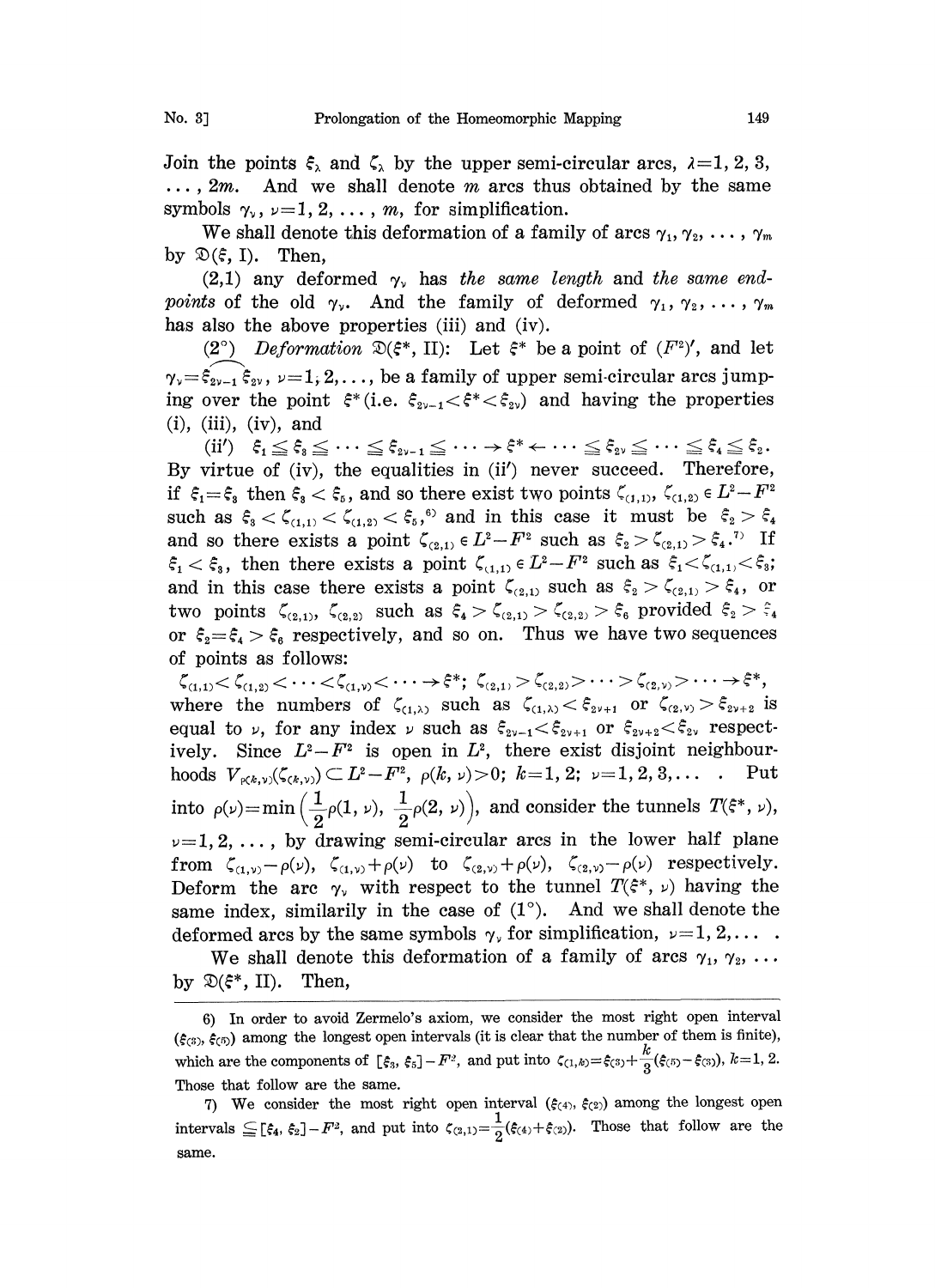$(2,2)$  any deformed  $\gamma_{\nu}$  has the same length and the same endpoints of the old  $\gamma_{\nu}$ . And the family of deformed  $\gamma_1, \gamma_2, \ldots$  has also the above properties (iii) and (iv).

**Lemma.** Let  $(a, \beta)$  any open interval, where  $a < \beta$ , the numbers of pairs of points  $\xi$ ,  $\hat{\xi}$  of  $F^2$  such as  $\xi < \alpha < \beta < \hat{\xi}$  or  $\hat{\xi} < \alpha < \beta < \xi$ , where  $\hat{x} = f^{-1}(\hat{\xi})$  is the next right point of  $x = f^{-1}(\xi)$  in  $F^1$ , is finite.

(Proof). Assume that there exists an infinite number of pairs  $\xi$ ,  $\hat{\epsilon}$  having above properties, then there exists at least an accumulated point  $x^*$  of the set of the above points  $x_s$  or that of the set of the above points  $\hat{x}_s$ , for  $F^1$  is bounded. And so, in the first case for example, there exists a sequence  $x^{(1)}, x^{(2)}, \ldots, x^{(n)}, \ldots \rightarrow x^*$ . For example, there exists a sequence  $x^{\ldots}, x^{\ldots}, \ldots, x^{\ldots}, \ldots \rightarrow x^{\ldots}$ .<br>Since the open intervals  $(x^{\langle n \rangle}, \hat{x}^{\langle n \rangle}), n=1,2,\ldots,$  are disjoint, the Since the open intervals  $(x^{(n)}, \hat{x}^{(n)})$ ,  $n=1, 2, \ldots$ , are disjoint, the lengths of the intervals  $(x^{(n)}, \hat{x}^{(n)})$  tend to 0 when  $n \rightarrow \infty$ . Therelengths of the intervals  $(x^{(n)}, \hat{x}^{(n)})$  tend to 0 when  $n \to \infty$ . There-<br>fore the lengths  $|\hat{\xi}^{(n)} - \xi^{(n)}|$  of the intervals  $(\xi^{(n)}, \hat{\xi}^{(n)})$  tend to 0 when fore the lengths  $\left[\xi^{(n)} - \xi^{(n)}\right]$  of the intervals  $(\xi^{(n)}, \xi^{(n)})$  tend to 0 when  $n \to \infty$ , where  $\xi^{(n)} = f(x^{(n)})$ ,  $\hat{\xi}^{(n)} = f(\hat{x}^{(n)})$ . This result contradicts the assumption of the lemma:  $\left[\hat{\xi}^{(n)} - \xi^{(n)}\right] > \beta - \$ assumption of the lemma:  $|\hat{\xi}^{(n)} - \xi^{(n)}| > \beta - a > 0$  for all  $n = 1, 2, \ldots$ .

3.  $(1^{\circ})$  In the first place, we shall consider the points of  $f([x_{1,1}^*, x_{1,2}^*] \cap F^1).$ 

a) The case when the order type  $\eta$  of the points of  $(x_{1,1}^*, x_{1,2}^*) \cap F^1$ is  $m_1(\geq 0)$ ,  $\omega$ , or  $\omega^*$ . We draw the upper semi-circular are  $\gamma_{1,1}=\xi_{1,1} \xi_{1,2}$ . If the arc  $\gamma_{1,1}$  jumps over<sup>8)</sup> the point  $\xi_{1,3}$ , then we practice the deformation  $\mathfrak{D}(\xi_{1,3}, I)$  of the arc  $\gamma_{1,1}$  already drawn, and next we draw the upper semi-circular arc  $\gamma_{1,2} = \xi_{1,2} \, \dot{\xi}_{1,3}$ . If the deformed  $\gamma_{1,1}$  or  $\gamma_{1,2}$  has the upper semi-circular part jumping over the point  $\xi_{1,4}$ , then we practice the deformation  $\mathfrak{D}(\xi_{1,4}, I)$  of a family of the above parts of  $\gamma_{1,1}$  and  $\gamma_{1,2}$ ; next we draw the upper semi-circular arc  $\gamma_{1,3} = \hat{\xi}_{1,3} \hat{\xi}_{1,4}$ . Then, by virtue of (2,1), we can practice the deformation  $\mathfrak{D}(\xi_{1,5}, I)$  of a family of the upper semicircular parts (jumping over the point  $\xi_{1,5}$ ) of the arcs already drawn, and draw the upper semi-circular arcs  $\gamma_{1,4} = \hat{\xi}_{1,4} \hat{\xi}_{1,5}$ , and so on. If  $\eta = m_1 > 0$ , then we consider a family of the upper semicircular parts (jumping over the point  $\xi_{1,2}^*$ ) of the arcs  $\gamma_{1,1}, \gamma_{1,2}, \ldots$ ,  $\gamma_{1,m_1}$ , and practice  $\mathfrak{D}(\xi_{1,2}^*$ , II) of this family of arcs, and we draw  $\gamma_{1,m_1}$ , and practice  $\mathcal{L}(\varsigma_{1,2}^2, 11)$  or this family<br>the upper semi-circular arc  $\gamma_{1,m_1+1} = \hat{\varsigma}_{1,m_1+1} \hat{\varsigma}_{1,2}^*$ .

Then, by virtue of  $(2,1)$  and  $(2,2)$ , we obtain the Jordan arc  $J_1$ which is homeomorphic to  $I_1 = [x_{1,1}^*, x_{1,2}^*], [x_{1,1}^*, x_{1,2}^*],$  or  $[x_{1,1}^*, x_{1,2}^*]$  when is equal to a finite number (including 0),  $\omega$  or  $\omega^*$  respectively,<br>d this homeomorphism between *L* and *L* is an extension of  $\zeta$ ,  $f(x)$ and this homeomorphism between  $J_1$  and  $I_1$  is an extension of  $\xi = f(x)$ 

<sup>8)</sup> Cf.  $n^{\circ} 2$ .